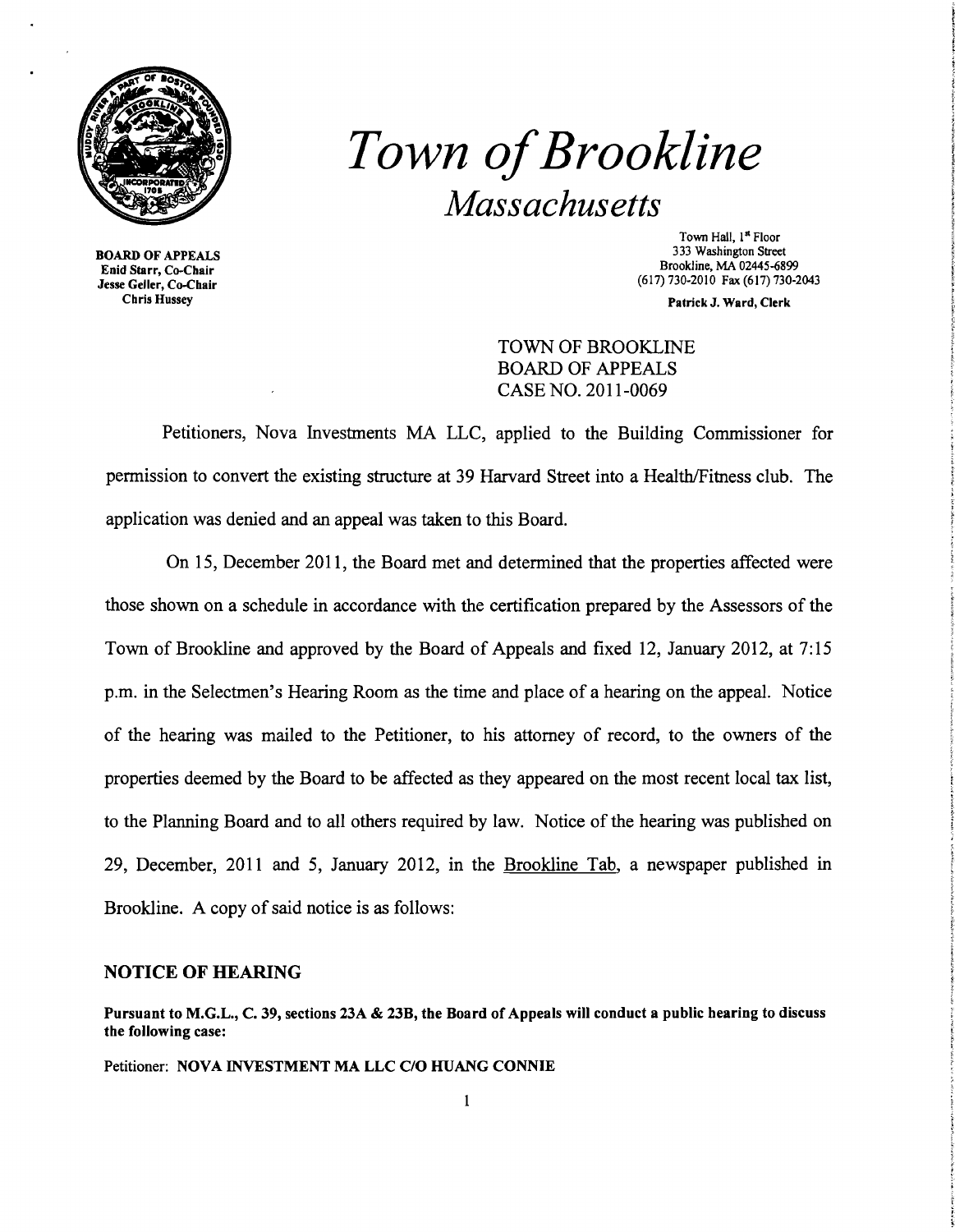Owner : NOVA INVESTMENT MA LLC C/O HUANG CONNIE Location of Premises: 39 HARVARD ST Date of Hearing: January 12, 2012 Time of Hearing: 07:00 PM Place of Hearing: Selectmen's Hearing Room, 6<sup>th</sup>, floor

A public hearing will be held for a variance and/or a special permit from

#### 4.07; Table of Use Regulations Use #18a, special permit required.

Of the Zoning By-Law to conduct a Health and Fitness Club

### at 39 HARVARD ST

Said Premise located in a G-2.0 (General) Business district.

*Hearings, once opened, may be continued by the Chair to a date and time certain. No further notice will be mailed to abutters or advertised in the TAB. Questions regarding whether a hearing has been continued, or the date and*  time of any hearing may be directed to the Zoning Administrator at 617-730-2134 or check meeting calendar at: *http://calendars.town.brookline.ma.usIMasterTownCalendarl?FormlD=158* 

The Town of Brookline does not discriminate on the basis of disability in admission to, access to, or operations of its *programs, services or activities. Individuals who need auxiliary aids for effective communication in programs and services ofthe Town ofBrookline are invited to make their needs known to the* ADA *Coordinator, Stephen Bressler, Town ofBrookline,* 11 *Pierce Street, Brookline, MA 02445. Telephone:* (617) *730-2330,. TDD (617)-730-2327.* 

#### Enid Starr Jesse Geller Christopher Hussey

At the time and place specified in the notice, this Board held a public hearing. Present at

the hearing was Chairman, Jesse Geller and Board Members Jonathan Book and Mark Zuroff.

Attorney Robert Allen, 300 Washington St., Brookline, MA presented the case on behalf of the

petitioner.

Attorney Allen described 39 Harvard Street is a two-story commercial building located in Brookline Village on Harvard Street between Linden and Pierce Streets. The first floor of the building was occupied by Heads Up Salon, but is now proposed to be converted to a gym. The neighborhood is characterized by a mix of one to three-story commercial and residential buildings oriented to a pedestrian scale, with nearby government and religious institutions.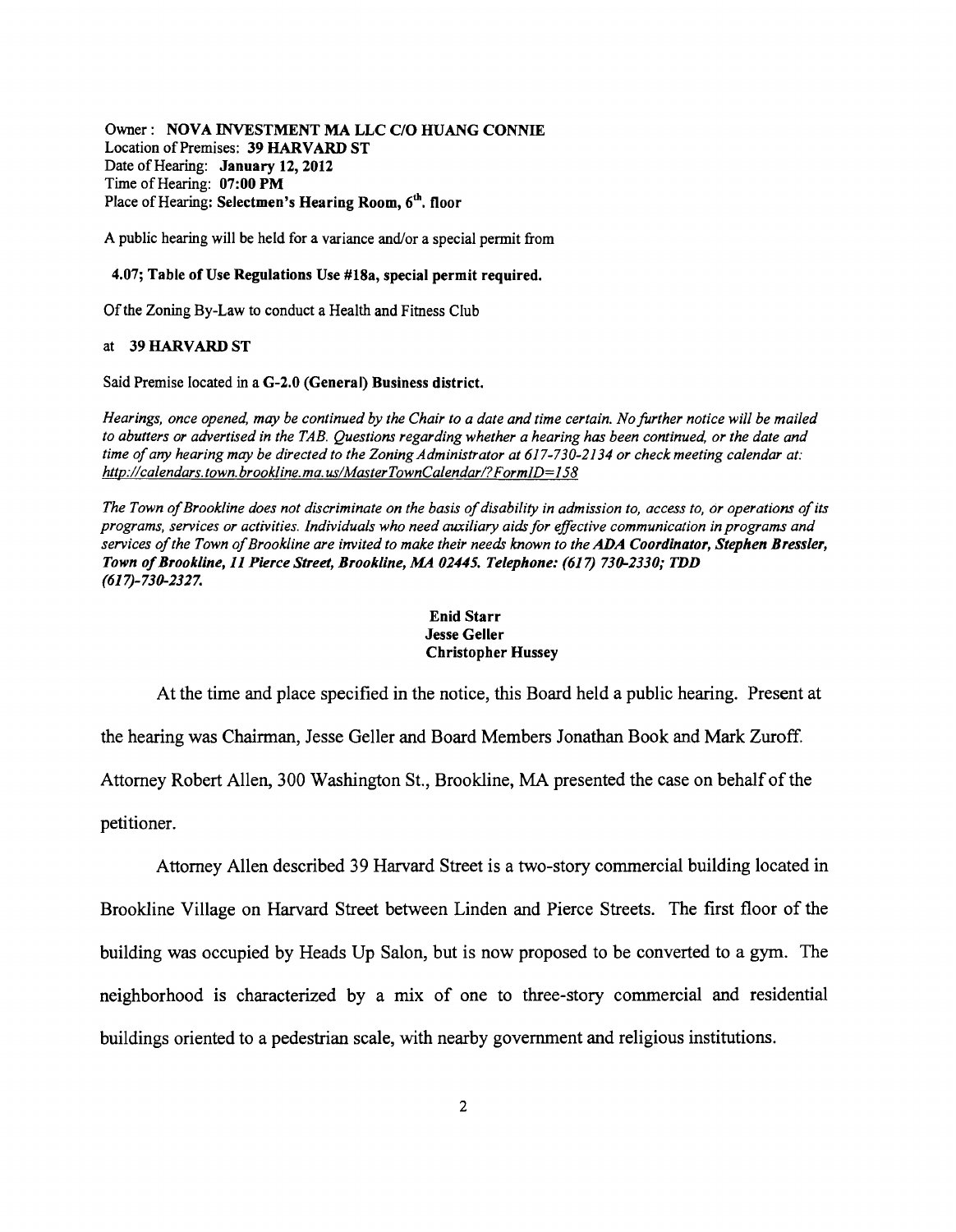Attorney Allen said that his client, Lana Lemeshov, who is a Brookline resident, will be renting this location from Nova Investments LLC. Ms. Lemeshov bought a KoKo Fitness franchise after being a customer at one on Cape Cod. KoKo Fitness is located throughout the Country with approximately 11 in Massachusetts. It is not a "traditional gym" but a technology driven lifestyle concept that promotes and supports a healthier way of life. It combines timeefficiency with health, delivered as part of a person's daily routine (a quick 30 minutes workout). The design only allows a maximum of 12 members in the club at one time, as a result there is low demand on parking space. There are no group classes in this concept, thus no large influx of demand on parking and there are no lockers or showers, limiting time on property. Attorney Allen went on to explain that there will be around 4 people working at the studio covering different hours of the day, and at certain times of the morning and evening there will be no employees and customers will enter using a key-less security card.

Attorney Allen explained that the Planning Board had some concerns about the evening hours when there would be no employees. The Petitioner had requested 8-11, but the Planning Board felt that 10:00 p.m. was better suited. Attorney Allen stated that since the Planning Board meeting he has since learned more about the security systems employed by KoKo Fitness, including that the premises would have: a dedicated 911 phone installed at the club; surveillance cameras installed at the premises that include a DVR system for recording and storing the images as well as the ability of the owner to personally monitor all the cameras remotely from a laptop, Ipad or smartphone. The security system will consist of contact sensors on all the doors-and a motion detector covering the entire interior of the location. These will trip a siren and then cause a call to the 24 hour monitoring station who then would call the Brookline police dept. As for the clients using the machines, there will be wireless/waterproof panic pendants that people can

3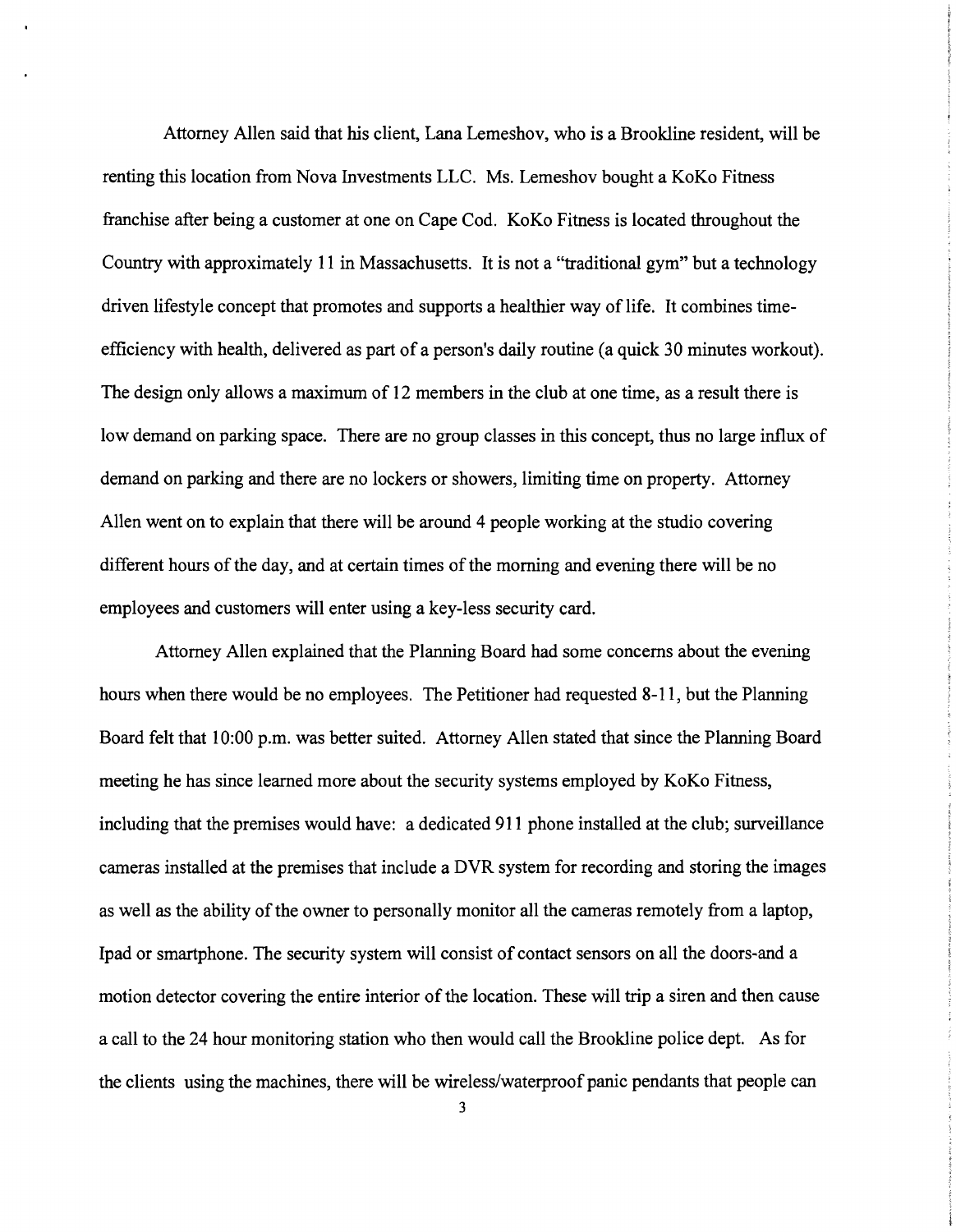wear while inside the premises. If there is an emergency the client can press the panic button on the pendant for the monitoring company to dispatch police in that case as well. Attorney Allen explained that a 10:00 p.m. closing would be the earliest that any KoKo Fitness facility closes throughout the Country, and suggested a 11 :00 p.m. closing.

Attorney Allen explained the appropriateness of the facility to the neighborhood, the

improvements that would be made by the Petitioner to an otherwise empty store front, and how

the new use would have little effect on traffic due its nature and that a majority of clientele

would be from the immediate area.

Chairman Geller asked whether anyone in attendance wished to speak in favor of or

against the proposal. No one rose to speak.

Courtney Synoweic, Planner, delivered the findings of the Planning Board.

## **FINDINGS**

**Section 4.07** -Table of Use Regulations, Use #18a: Private health and fitness clubs, operated for profit and for members only, solely for the purpose of providing physical fitness, exercise, therapy, rehabilitation and healing require a **special permit** in G districts.

Ms. Synoweic reported that the Planning Board was supportive of the proposal to grant a special permit for a health club at 39 Harvard Street. There are very few residential buildings within the vicinity of the property and it is not anticipated that the early opening or later closing times will be disruptive to the neighborhood. However, the Planning Board has some concerns with regard to security as the building will be open for several hours a day without staff present. To address these concerns, the Planning Board requests the applicant reduce their operating hours and close at 10:00 p.m. instead of midnight, as proposed. In addition, since the club will be monitored remotely, the Planning Board would like the applicant to submit plans for their monitoring system to the Brookline Police Department as well as the Building Department. The Planning Board believed the location at 218 Washington Street is an appropriate location for a health club of this variety. Therefore, the Planning Board recommended approval of the special pennit under Section 4.07 of the Zoning By-law for Use #18a, subject to the following conditions:

1. The club's hours of operation shall be limited from 5:00 a.m. to 10:00 p.m. and from 8:00 a.m. to 7:00 p.m an on-site staff person shall be present.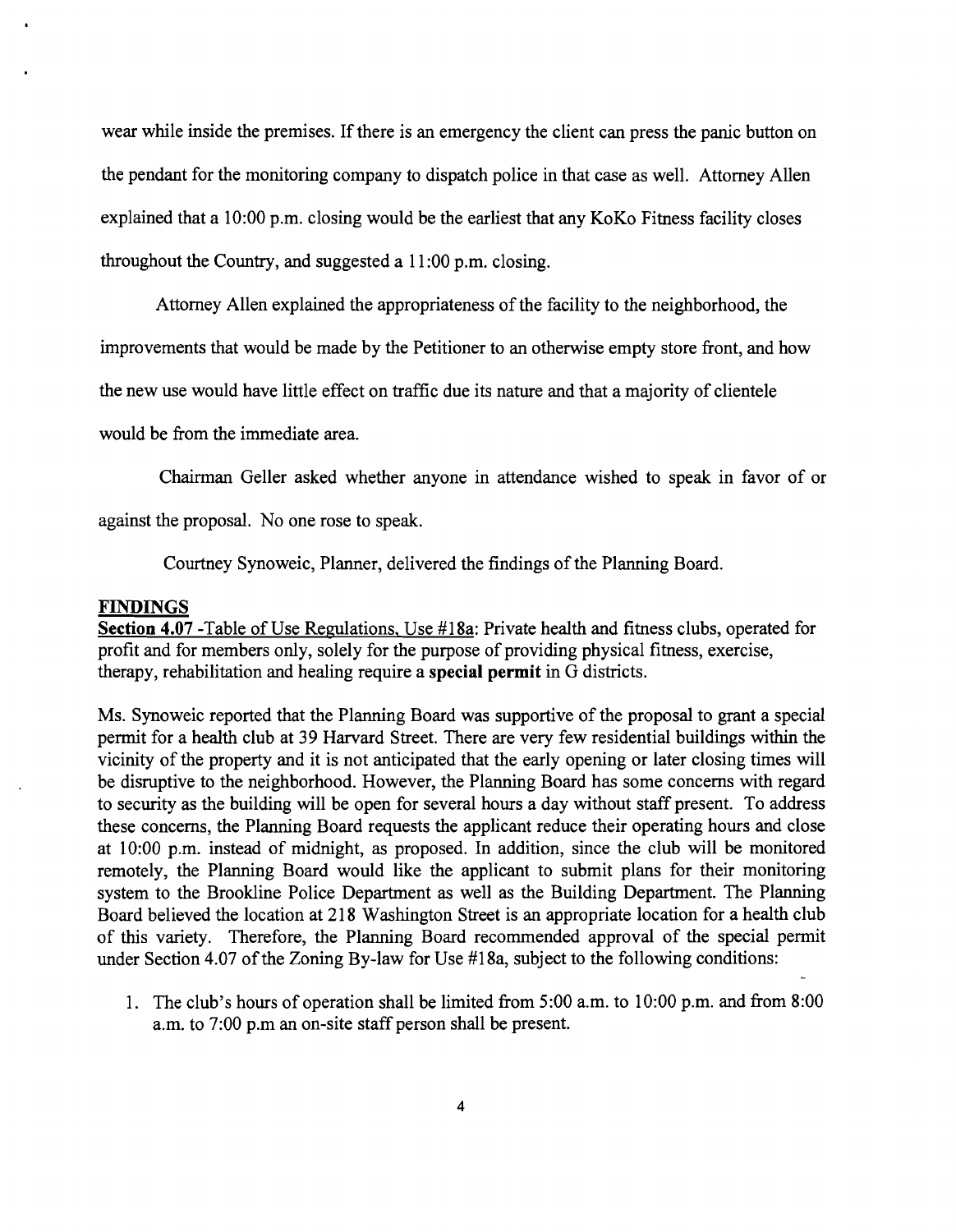- 2. Prior to the issuance of a certificate of occupancy, the applicant shall submit plans for their monitoring system and proposed security measures to the Brookline Police and Building Departments.
- 3. Prior to the issuance of a building permit for any sign or facade alterations, the applicant shall submit sign and facade plans subject to the review and approval of the Planning Board.
- 4. The applicant shall submit evidence the decision has been recorded at the Registry of Deeds to the Building Commissioner within 45 days of the filing date of the decision.

The Chairman then called upon Michael Shepard, Building Commissioner, to deliver the comments of the Building Department. Mr. Shepard said that the relief requested was entirely within the scope of Use #18a. He reported that this particular use item as defined in the Zoning By-Law is not limited in size. Mr. Shepard said that he believed this use, at this scale, will serve the needs of the neighborhood without any negative impact. He said that there is no need to include the security measures to the Building Department as that was not within his purview, but did recommend that the Petitioner speak with the Fire Department about installing a knock box outside the building. He stated he was supportive of the proposal.

The Board questioned the closing times of other gyms and stores within the immediate area of the Village. Ms. Synoweic stated that it ranged in times from 9:00 pm to **11** :00 p.m., but most gyms closed by 10:00 p.m. The Board briefly discussed the conditions imposed by the Planning Board and concluded that the staffing issue was outside their purview, but felt that the security, lighting and safety issues were adequately addressed by the Petitioner and felt that a **11** :00 p.m. closing is acceptable.

The Board, having deliberated on this matter and having considered the foregoing testimony, concludes that it is desirable to grant a special permit and that the petitioner has satisfied the requirements necessary for relief under **Section 4.07, use #18a** and **9.05** of the